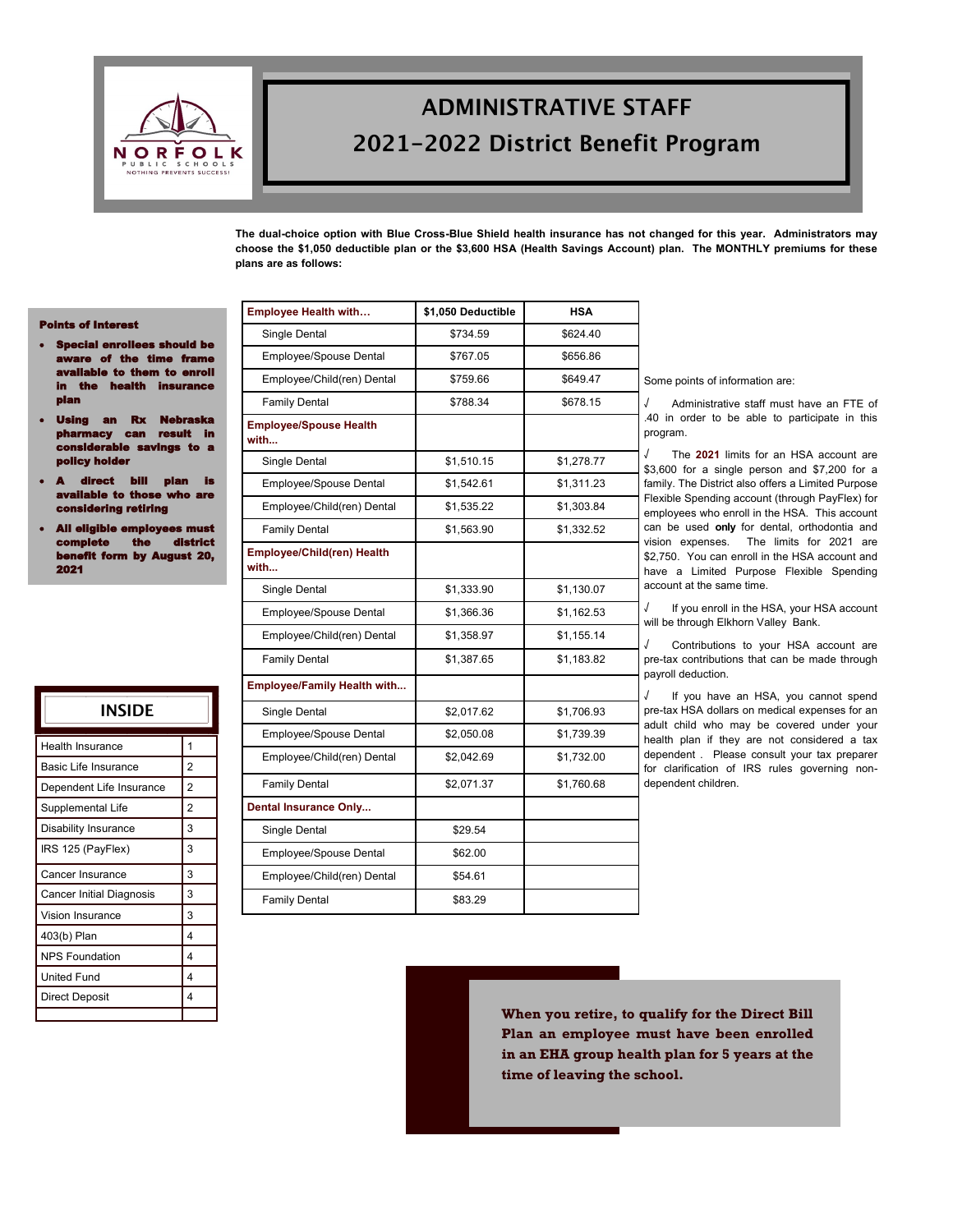## **Basic Life Insurance**

The District's term life insurance program is with the National Insurance Services. Administrators may purchase \$125,000 of coverage for \$20 per month. This policy contains an accidental death and dismemberment provision doubling the amount of benefit that may be available.

*Applying for coverage 31 days or more after the first day of employment will require an "Evidence of Insurability" form.* 

Retirees may keep their basic life insurance at the current coverage amount and cost they are paying until they reach age 70.

## **Dependent Life Insurance**

Dependent Life Insurance in the amount of \$5,000 for the spouse and \$2,000 for each child, 14 days old to 26 years old, is available at an additional cost of \$2.01 per family per month. Employees must take the Basic Life Insurance to be eligible for Dependent Life.

### **Supplemental Life Insurance**

Supplement Life Insurance coverage is offered to employees in amounts from \$10,000 to \$100,000 in increments of \$10,000. This includes an equal amount of accidental Death and Dismemberment provision for the employee only. One-half of the amount of the employee coverage is available for the employee's spouse at the employee's rate. Coverage for children is available at \$10,000 per child, 14 days old to 23 years old if a full-time student, with the cost being \$2.00 for coverage for all children. *You must take the Basic Life Insurance coverage to be eligible to participate in the Supplemental Life Insurance coverage.* All new employees are eligible for coverage in the first 31 days of employment without "Evidence of Insurability" requirements. For those who have been employed over 31 days and have not previously taken Supplemental Life, an "Evidence of Insurability" form is required. This form is available in the payroll office. You are eligible to request this coverage at the beginning of each school year. Additionally, evidence of insurability is required if requesting coverage over \$60,000.

The rates for the Supplemental Life plan are step-rated based upon age and amount of coverage. Use the following table to calculate the cost. If you desire spouse coverage, it is 50% of the employee coverage and 50% of the employee's cost.

| Age Bands for Supplemental Life | Per \$1,000 of Insurance |
|---------------------------------|--------------------------|
| 15-29                           | 0.09                     |
| 30-34                           | 0.10                     |
| 35-39                           | 0.12                     |
| 40-44                           | 0.19                     |
| 45-49                           | 0.26                     |
| 50-54                           | 0.44                     |
| 55-59                           | 0.69                     |
| 60-64                           | 1.01                     |
| 65-69                           | 1.73                     |
| 70-74                           | 2.91                     |
| 75-79                           | 4.64                     |
| 80 & Over                       | 6.40                     |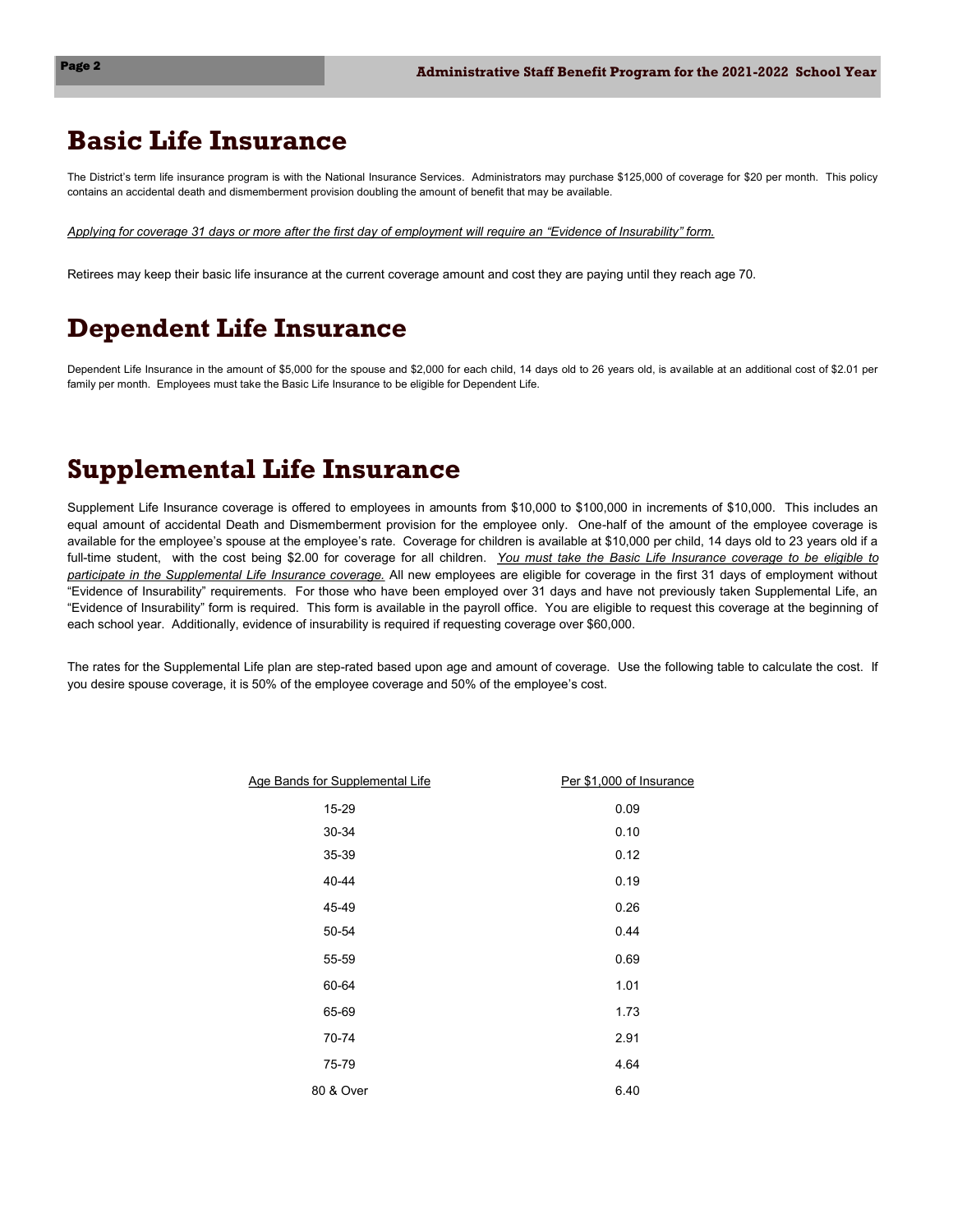## **Disability Insurance**

The National Insurance Services long-term disability insurance policy is available to purchase. Policy benefits begin after the use of allowable accumulative sick leave, up to a maximum of 75 days. The disability payment is based upon 66 2/3% of gross salary with a maximum monthly benefit of \$14,445. The cost of the premium is \$.361 per \$100. Employees who do not wish to have this insurance must complete a waiver form and return to the payroll office.

## **Flexible Spending Accounts (PayFlex)**

IRS Section 125 deductions allow employees to set aside pre-tax dollars to use for non-reimbursable health care expenses, as well as child care expenses. Employees should complete the enrollment form after calculating how much should be set aside to meet these yearly expenses. You may carry over unused PayFlex Health Care funds up to \$550 into the next plan year. The maximum yearly contribution for childcare is \$5,000 and for nonreimbursed health care is \$2,750. For those employees who elect to take the \$3,600 Health Savings Account (HSA), you may also contribute to a Limited Purpose Flexible Spending Account. This account can be used ONLY for dental, orthodontia and vision expenses. The limits for 2021 are \$2,750. You can have an HSA and a Limited Purpose FSA account at the same time. If you plan to enroll in the HSA in January and you want to have a Limited Purpose Flexible Spending Account also, you will enroll in the Limited Purpose Flexible Spending Account in September.

### **Cancer Insurance**

The Norfolk Public Schools offers a Group Cancer Policy through Colonial Life Insurance. The policy provides benefits if the first date of diagnosis of cancer or the performance of a cancer screening test occurs while the policy is in force. The cancer must be pathologically or clinically diagnosed. Benefits include the following:

- √ \$100 per day if you are confined in a hospital/intensive care unit; \$200 per day after the first 30 days up to 365 days per year.
- √ \$50 wellness benefit per calendar year for services such as breast exams, pap smears, PSA or colonoscopy.
- Transportation and lodging costs.
- √ Hair and external breast prosthesis coverage
- The cost is \$10.70 for a single policy and \$17.85 for a family policy.

# **Cancer Initial Diagnosis Rider**

After having purchased the cancer policy, an Initial Diagnosis of Cancer Rider is also available to district staff. The rider pays a lump sum benefit for the initial (first) diagnosis of internal (not skin) cancer that occurs after the waiting period. This benefit may be used to help pay for deductibles and coinsurance on your major medical insurance or settle any outstanding debts. Some of the features are:

- √ Guaranteed renewable as long as your cancer insurance policy is in force and you pay your premiums for the rider.
- √ Covers the same members as your cancer insurance policy.
- Pays benefits regardless of any other insurance you have with other insurance companies.
- Pays benefits directly to you, unless you specify otherwise.
- The cost for this rider is \$3.15 for a single policy and \$5.25 for a family policy.



# **Vision Plan**

The district offers vision plans through VSP or EyeMed. The plans offer discounts on your eye exam, frames, contact lenses, progressive lenses, scratch coating and anti-reflective coating. There are also additional discounts on Lasik or PRK through both plans. Discounts and prices are similar with both plans, but feature different networks. Search the networks at vsp.com and eyemed.com to find your provider or retail location. You will need to choose either VSP or EyeMed at open enrollment if you would like to take vision insurance.